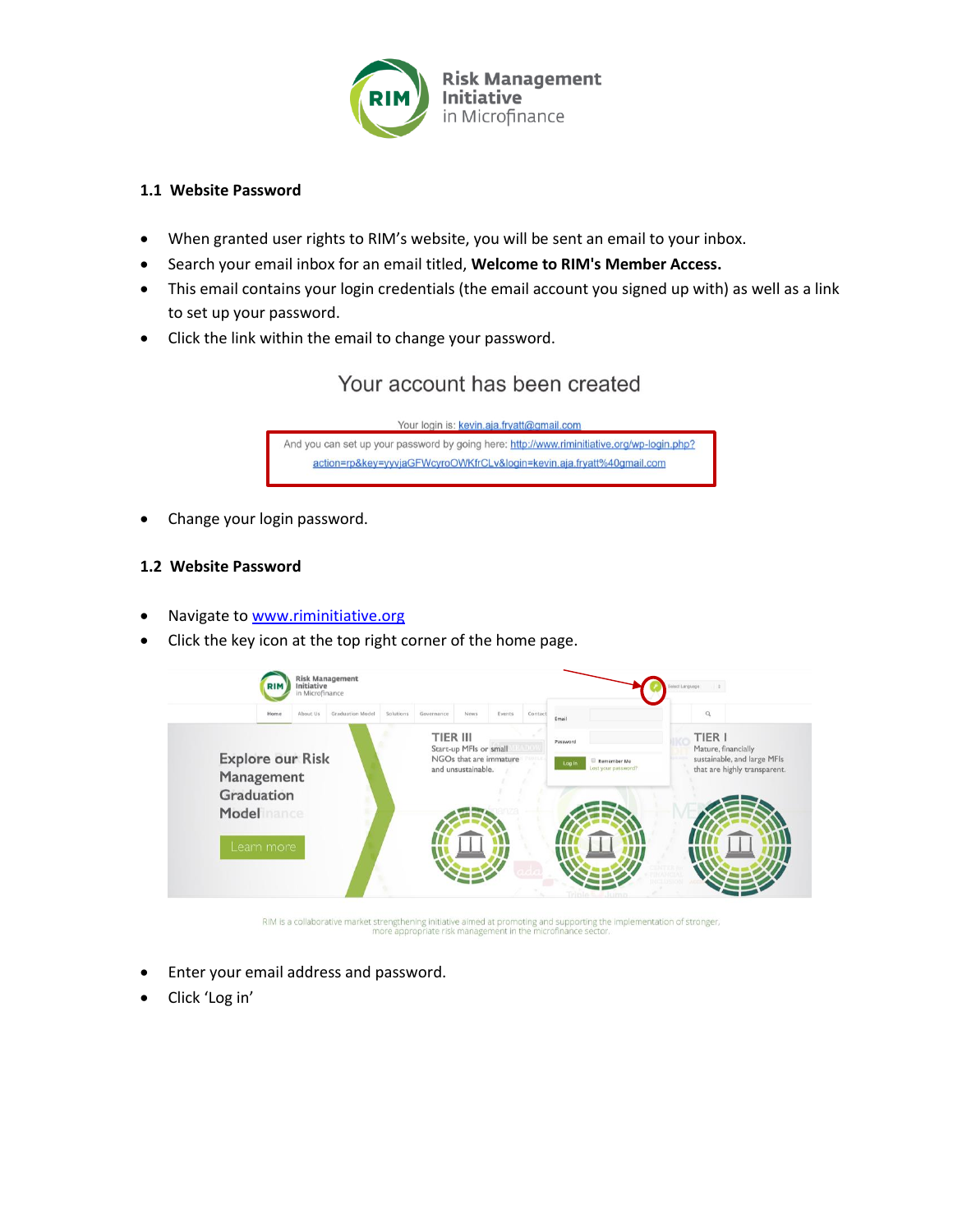

#### **1.3 Navigating to Knowledge Base**

 On RIM's homepage, hover your mouse over the Graduation Model menu and select a menu item relating to a portion of the risk management house (ie. Organizational Foundation through Financial and Social Goals):

|               | <b>Graduation Model</b><br>About Us<br>Solutions | Governance<br>News<br>Events<br>Contact Us     | $\alpha$                                     |
|---------------|--------------------------------------------------|------------------------------------------------|----------------------------------------------|
|               | Microfinance Institution Tier<br>Identification  |                                                | - <sup>2</sup> <sup>-</sup> · mtx assessmess |
| Join the Risk | Organizational Foundation                        | <b>CALMEADOW</b><br><b>INVESTING IN PROPLE</b> | <b>LOIKO</b><br><b>Investing in people</b>   |
|               | Strategic Risk                                   |                                                |                                              |
| management    | Credit Risk                                      |                                                |                                              |
| Initiative in | Financial Risk: Non Deposit-                     |                                                |                                              |
| Microfinance  | Taking MFIs                                      | microfinanza                                   | ÆBA<br><b>RIM</b>                            |
|               | Financial Risk: Deposit-<br>Taking MFIs          |                                                |                                              |
| Learn more    | Operational Risk                                 |                                                |                                              |
|               |                                                  |                                                |                                              |

RIM is a collaborative market strengthening initiative aimed at promoting and supporting the implementation of stronger,<br>more appropriate risk management in the microfinance sector.

For this example, we have selected Credit Risk/Portfolio Risk/Risk Monitoring Tools.

| <b>F</b> Credit Transaction Risk                                         |                                                                          |                                                                          |
|--------------------------------------------------------------------------|--------------------------------------------------------------------------|--------------------------------------------------------------------------|
| $=$ Portfolio Risk                                                       |                                                                          |                                                                          |
| Policies<br>Limits<br><b>Risk Management Tools</b>                       | <b>Risk Monitoring Tools</b>                                             |                                                                          |
| <b>Tier 3 Guidelines</b>                                                 | <b>Tier 2 Guidelines</b>                                                 | <b>Tier 1 Guidelines</b>                                                 |
| Mapping of portfolio risks (at least every two years)                    | Mapping of portfolio risks (at least every two years)                    | Annual mapping of portfolio risks                                        |
| Weekly portfolio concentration reports, including those<br>organized by: | Weekly portfolio concentration reports, including those<br>organized by: | Weekly portfolio concentration reports, including those<br>organized by: |
| · Trend analysis                                                         | · Trend analysis                                                         | · Trend analysis                                                         |
| · Limits comparison                                                      | · Limits comparison                                                      | · Limits comparison                                                      |
| . By product                                                             | · By product                                                             | · By product                                                             |
| • By branch                                                              | • By branch                                                              | • By branch                                                              |
|                                                                          | · By economic sector                                                     | · By economic sector                                                     |
|                                                                          |                                                                          | · By credit methodology                                                  |
|                                                                          |                                                                          | • By region                                                              |
|                                                                          |                                                                          |                                                                          |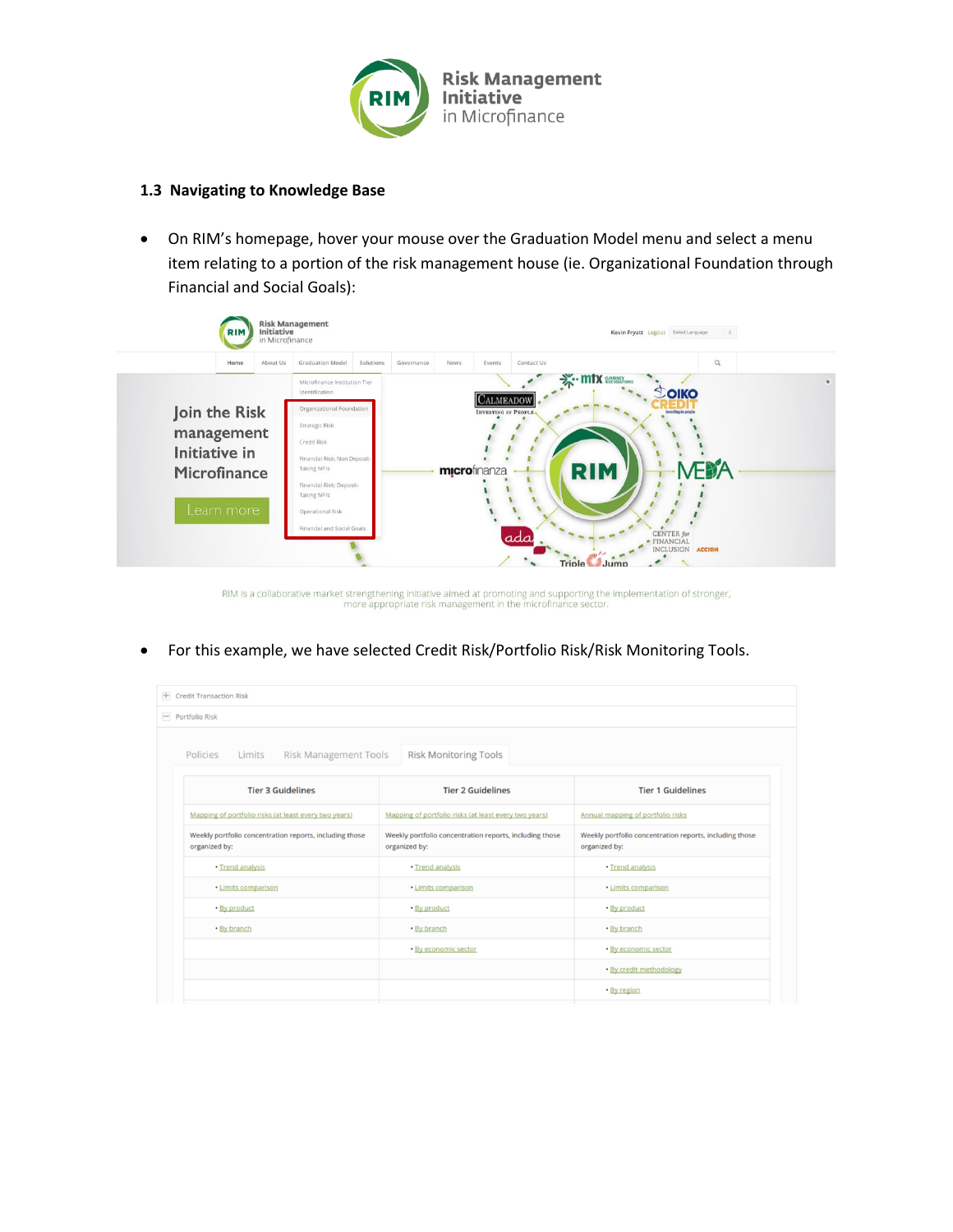

 Selecting any of the guidelines in the Graduation Model will bring up the Knowledge Base, a navicable resource which will assist you in understanding each guideline within the Graduation Model.



## **1.4 Website Logout**

On RIM's homepage, click the 'logout' icon at the top right corner of the home page.



RIM is a collaborative market strengthening initiative aimed at promoting and supporting the implementation of stronger,<br>more appropriate risk management in the microfinance sector.